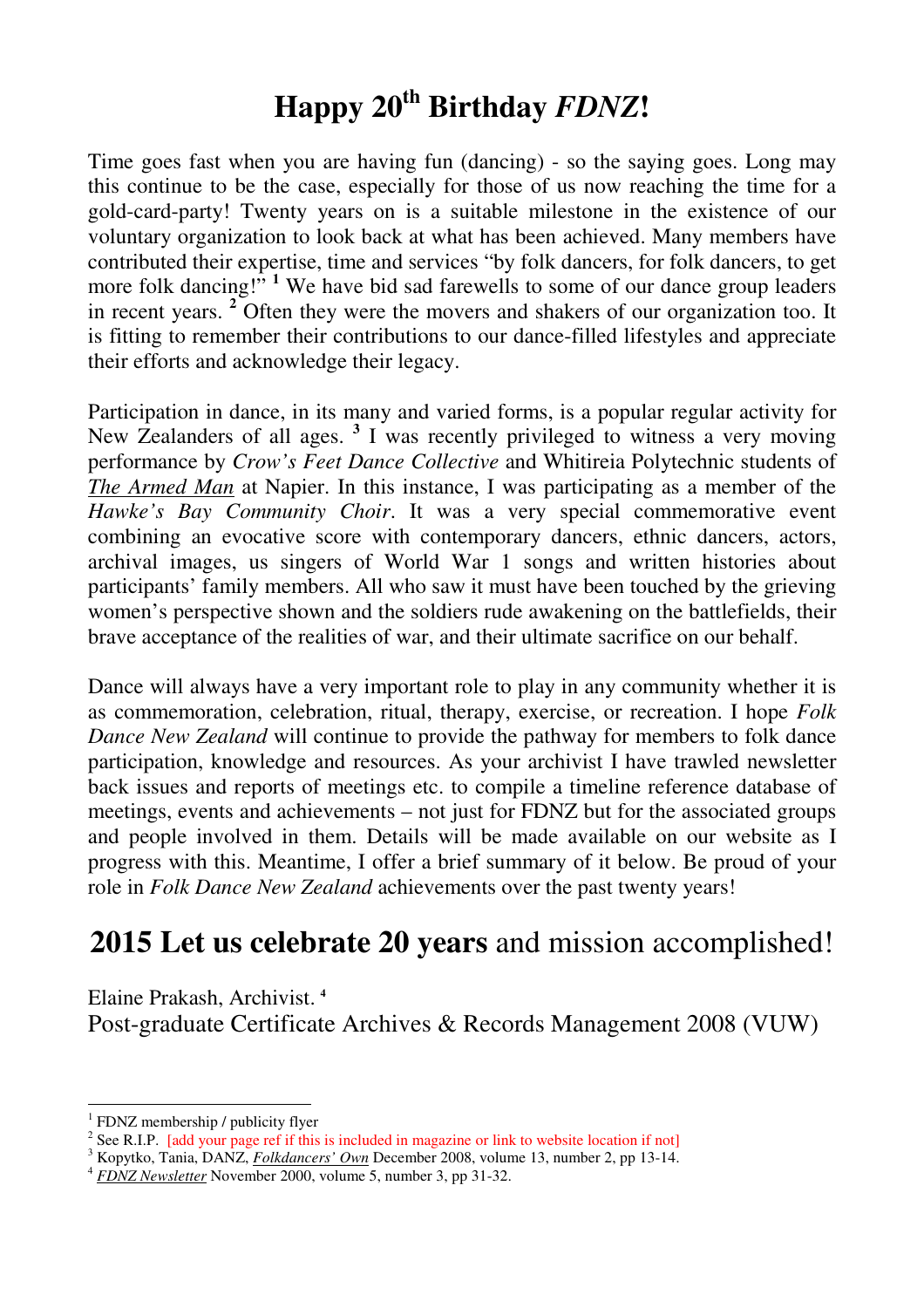## From the Archives – **FDNZ Timeline Summary**

## **Beginnings (1994 – 1996)**

## **1994**

Fiona Murdoch returned from Australia to live in New Zealand and started *Dance Folkus* in Hamilton. Physiotherapist Fiona has a Certificate in Recreational Folk Dance Teaching from *Folk Dance Australia* (FDA). The demanding *FDA* training is based on the Dutch system developed by Femke van Doorn that was taught to Andre van de Plas, Marcel Baiijens, Frank Broekmans, Willem de Haas and other international dance tutors.

Femke van Doorn informed Rae Storey of her intention to visit New Zealand one last time and offered to help launch a teacher training course. Together they planned to set up a teacher training opportunity for New Zealand-based dancers.

Rae Storey attended the *World Dance and the Child Conference* in Sydney and a workshop with Andre van de Plas where she met Kaye Laurendet of *FDA.* Kaye too, offered her help with New Zealand folkdance teacher training.

## **1995**

In **February**, the first stage of the recreational dance teacher training course was held in Auckland. About twenty trainees attended the week long intensive taught by Femke van Doorn, Kaye Laurendet, Alistair Sinton, Marija Stanisich and Denny Wood. Teaching techniques, repertoire of varying styles, terminology, notation methods, report writing, helpful critiques and other background skills were covered to enable students wishing to progress to continue with a supervised teaching apprenticeship.

An initial committee of three (Lynnaire Nugent, Angela Broomhead, Catherine Yates) were tasked with ascertaining community support for setting up an umbrella organization for folk dancing in New Zealand. Sufficient positive responses to their postal survey led to a resolution to set up a sister organization to *FDA*.

Stage two of the recreational dance teacher training course was held at Havelock North High School. This weekend practicum, led by Marcel Baiijens, covered methodology revision, opportunity for teaching technique practice and critique of it. Students needed to follow-up with many written reports based on style workshops and practical teaching sessions.

The inaugural meeting of *FDNZ,* on fifth **August** 1995, was held in conjunction with stage two of the teacher training course. A name for the organization was agreed, mission statement and objectives adopted, draft rules tabled and subscription rates set for individual or group membership. Nine members immediately joined the organization. Development of a membership / publicity flyer began.

In **September** Marcel Baiijens attended *DANZing '95 Conference* in Wellington and wrote a useful report as *FDNZ* delegate. *FDNZ* supported a funding application to the *Arts Council* for a mobile microphone by Fiona Murdoch.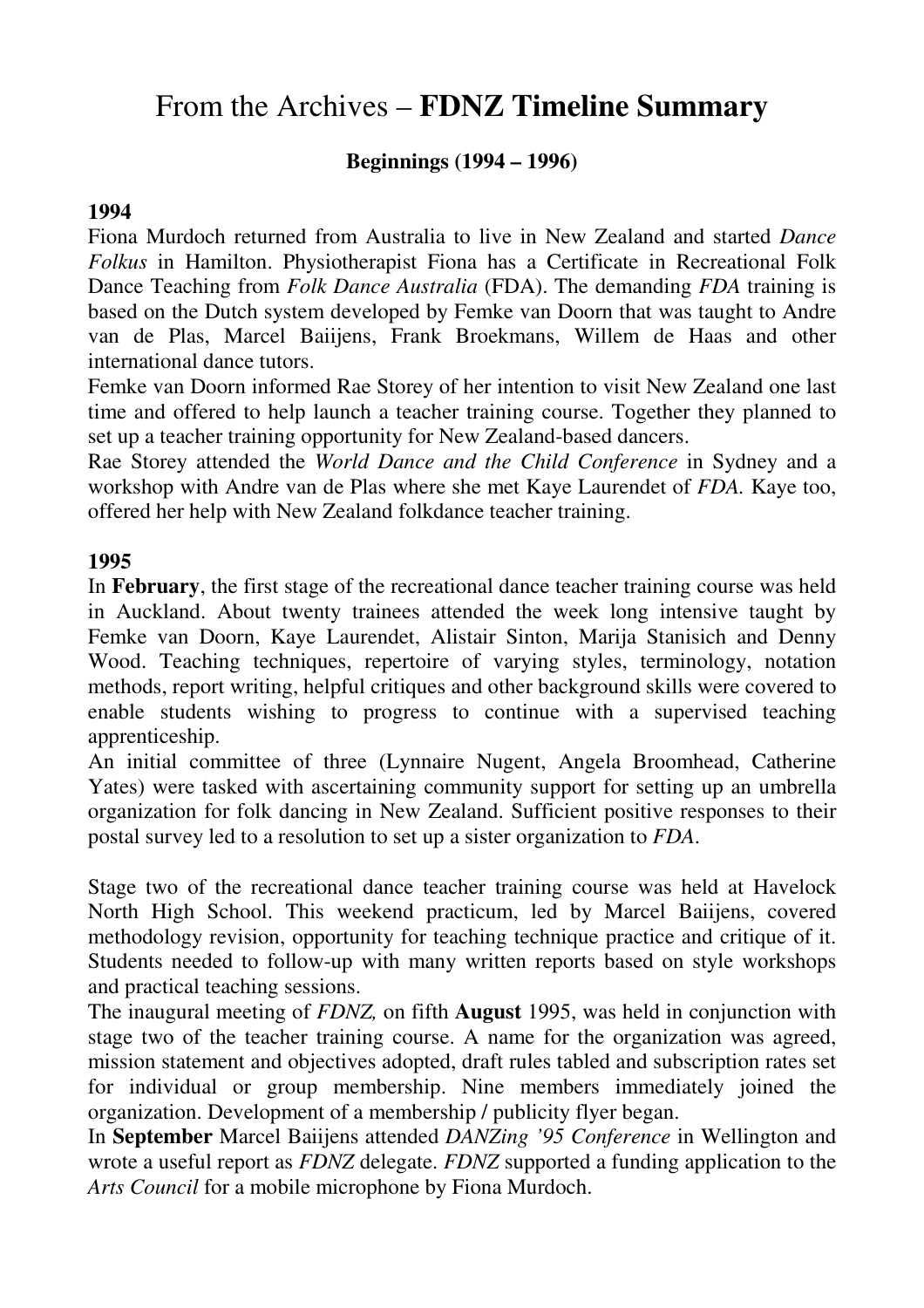In **November** *FDNZ* facilitated Jacek Marak's tour and promoted his Polish dance workshops in Auckland, Hastings and Wellington. To keep abreast of developments in setting of *NZQA* Unit Standards for dance and ensure *FDNZ* teacher training courses would comply, representatives were liaising with the *Dance Advisory Group*.

## **1996**

- **Feb.** First *FDNZ Newsletter* by Elaine Prakash circulated to members. Logo ideas sought, design finalized, official FDNZ seal purchased. Periodical library postal borrowing round robin system set up by Prakash Information database collated of members, tutors, classes, events, clubs, etc.
- **Apr.** Inaugural AGM held in Auckland in conjunction with stage three of first teacher training course. The week long intensive training was taught by Kaye Laurendet, Marija Stanisich, et al, followed by examinations. Kaye Laurendet was chief examiner assisted by Marija Stanisich and Margaret Sampson. Five trainees graduated – Angela Broomhead, Lynnaire Nugent, Kathleen Osborne, (Hawke's Bay) Nel Scheepens, and Rae Storey (Auckland).
- **Winter** Second issue of *FDNZ Newsletter* was produced by first editor Margaret Samson**.** Fiona Murdoch circulated a teacher training needs survey and published a summary of responses. **<sup>5</sup>**

## **Early** *FDNZ* **officer holders were:**

President: Catherine Yates, Wellington (1995); Rae Storey, Auckland (1996-9) Secretary: Finn Neilson, Auckland (1995); Elaine Prakash (1995-99) Treasurer: Elaine Prakash, Havelock North (1995-2001) Editor: Elaine Prakash (1996); Margaret Samson (1996-97); Committee(s): Angela Broomhead, Hastings (1995-1999) Sharyn Grant, Hamilton (1996-2001) Fiona Murdoch, Hamilton (1995-2001) Lynnaire Nugent, Havelock North (1995-2001)

## **Growth and Development (1997 – 2005)**

- **June** *FDNZ Teacher Training Committee* (Rae and Fiona) had gave written input to *NZQA Committee* on dance standards. *FDNZ* goes online when Kieron Horide hosts a list of classes, coming events and area contacts. Jennifer Lennon's offer accepted to set up an internet webpage, with photographs and general introduction to *FDNZ*, updated annually.
- **July** Fiona Murdoch reported back on annual *DANZ Conference* at Auckland after attending the *DANZ* Exchange Day & Dance Research Forum **<sup>6</sup>**

 $\overline{a}$ <sup>5</sup> *FDNZ Newsletter* 1996, volume 1, number 3, page 25.

<sup>6</sup> *FDNZ Newsletter* 1997, volume 2, number 2, pp 20-23.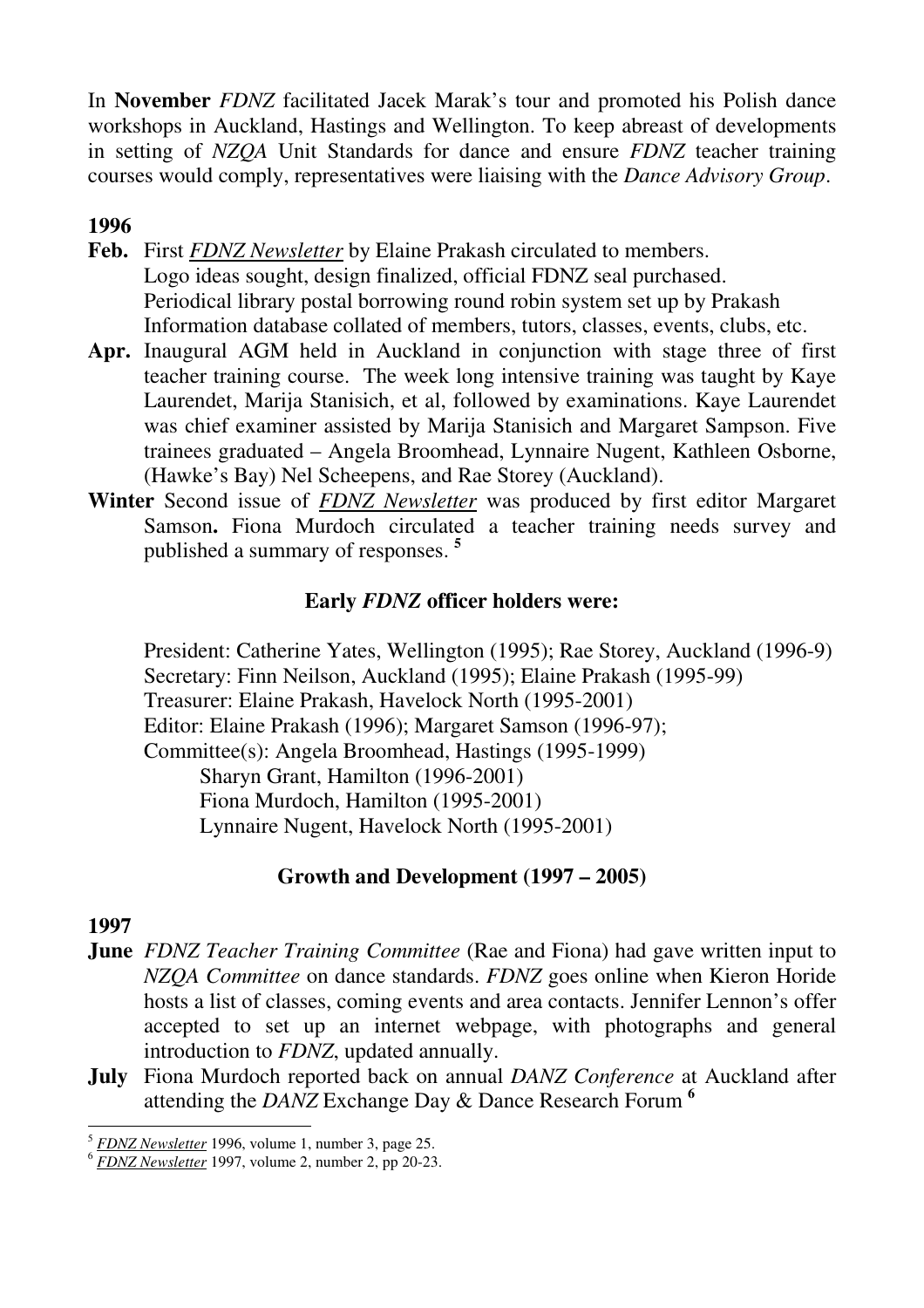- **Autumn** Folk dance teacher training course outline proposed and draft made available (Fiona). Kieron Horide took over as newsletter editor for volume two, ISSN 1174-0159, when Margaret Samson studied her for Dip. Ed.
- **Winter** Prize offered for best new name for newsletter. Editor keeping a members' email address database to share more timely electronic notices.

## **1998**

Femke van Doorn accepted the offer to become *FDNZ* Patron.

- **Oct.** Frequency of newsletter reduced to three per year with three news sheets sent to group leaders in between these.
- **1999** Second Teachers Training Course, taught by Fiona Murdoch in Hamilton, attracted 21 participants. Stage one of the course was taught over a weekend in **January** and the follow-up revision weekend in **August**. Participants in the module received a "Certificate of Attendance" for 14 contact hours of "Basic Recreational Dance Teaching".

## **2000**

Membership subscriptions reached 100+ (82 individuals, 19 groups, 2 libraries).

- **April** *FDNZ* website was launched with general information, photographs, illustrations and the link to Editor's class and event listings.
- **Oct.** Andre van de Plas taught International dance workshops in Wellington, Tauranga, Hamilton and Auckland. At the latter he extended teacher training with style workshops and by including teaching techniques. *FDNZ* members participated in "Moving Together", the first National Congress of Professional Dance Teachers.
- **2001 June** Jane Soan took over the *FDNZ* library and archives. Kate Goodwin initiated and organized a national weekend *FDNZ* festival for International folk dancers at Tauranga.
- **2002 April** Kaye Laurendet (FDA) taught workshops in Christchurch, Wellington, Hastings, Hamilton, Tauranga and Auckland. She also held a Folk Dance Teacher Training Day in Auckland for 18 participants.

- **June** Third national weekend international *FDNZ* Festival, at Tauranga, includes live musicians at some teaching sessions and evening dance parties. *FDNZ Newsletter* renamed *Folkdancers' Own* with ISSN 1176-628X and moves to A4 top-stapled format instead of A5 centre-stapled. Frequency drops to two per year. John Beavan accepted the library and archives management.
- **Dec** *FDNZ* Action Plan 2003-04 arising from the AGM was published. **<sup>7</sup>**

 $\overline{a}$ <sup>7</sup> *Folkdancers' Own* 2003, volume 8, number 2, page 10.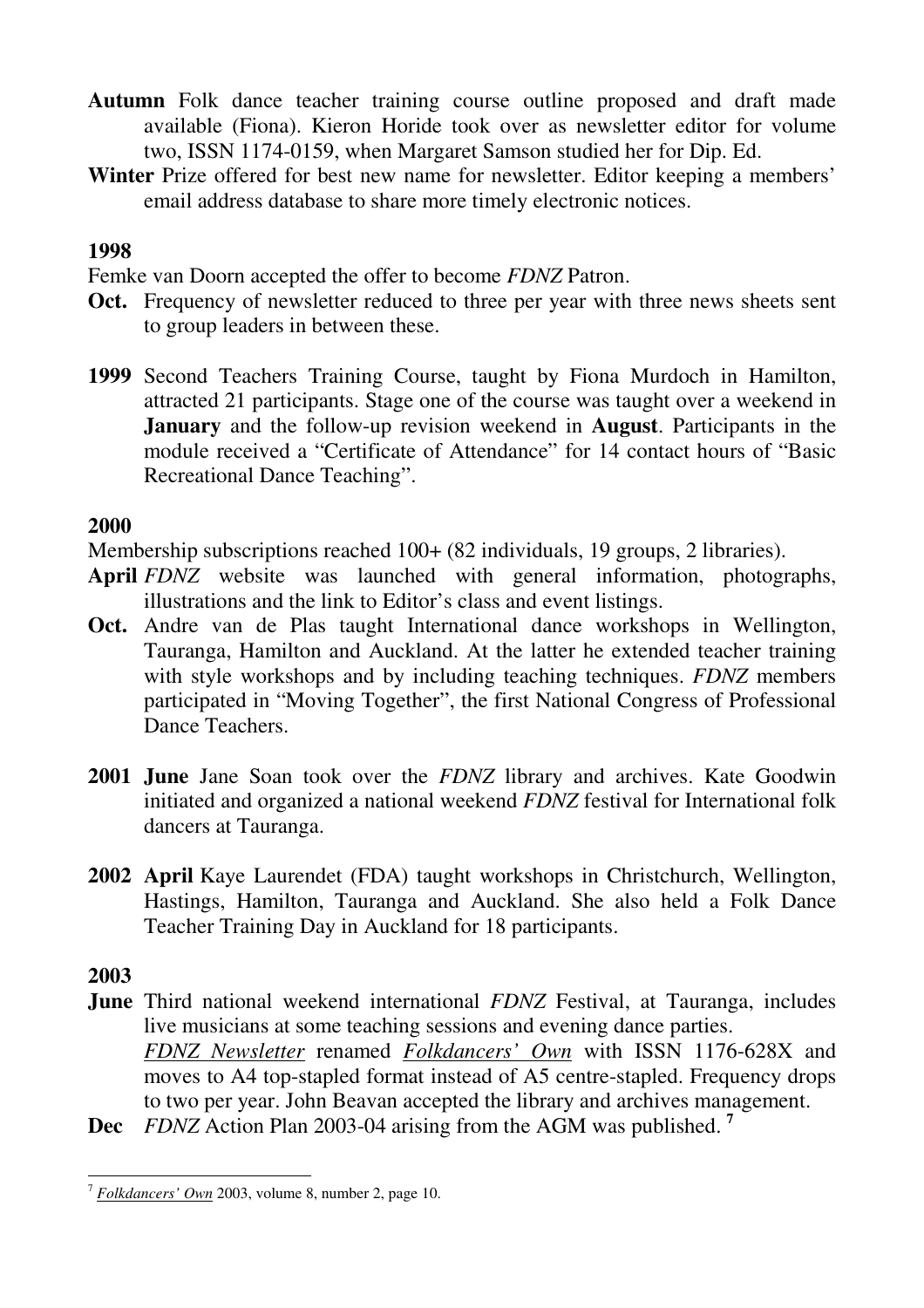## **2004**

- **May** *FDNZ* AGM and panel presentation on "Creating Costumes for Performance" held at Auckland. First audited accounts presented.
- **June** Domain name is taken up as *folkdance.org.nz* and becomes main point of contact with the wider world.
- **July** Andre van de Plas again tours New Zealand, teaching International repertoire workshops at Christchurch, Wellington and Auckland. A dance teachers' workshop was also held at Auckland.
- **Oct.** Elaine Prakash volunteers as archivist and completes indexing of first five years of *FDNZ newsletters. Folkdancers' Own* goes digital so members can download in PDF format. Future issues to be in colour.

## **2005**

- **April** *FDNZ* celebrated its tenth anniversary with a folkloric festival at Auckland. Two new objectives were added to the mission statement relating to encouraging live music for folk dance. **<sup>8</sup>**
- **June** *FDNZ* achieved incorporation after reviewing the constitution to ensure it complied with the new Charities Act. *FDNZ* library acquired a full set of *Folk Dance Problem Solvers,* by Ron Houston (1986+), published annually since 1987 by the American *Society of Folk Dance Historians*. A cumulative contents list for them was made available to members on-line.
- **Nov.** Kate Goodwin became the second Australasian to be elected to the *UNESCO International Dance Council Executive.* **<sup>9</sup>**

## **Training More Leaders (2006 - 2010)**

- **June** Death of *FDNZ* Patron Femke van Doorn (30 Oct 1923 20 June 2006) **<sup>10</sup>**
- **Dec.** *FDNZ* President (Fiona Murdoch) attended *Australia and New Zealand Dance Research Society* annual conference at Hamilton and reported back to members her overview of papers presented with relevance to folkdance. **<sup>11</sup>**
- **2007 Oct.** Teacher training intensive weekend in Auckland, facilitated by Rae Storey, attracted eight recreational dance tutors.
- **2008 Aug.** Hawke's Bay *International Dancing Group* host seventh annual national weekend *FDNZ* festival at Havelock North, featuring Zivana Vajsarova and members of *Jaro* performance group from Czech Republic. Cleone Cawood, Angela Broomhead and her daughter escorted their visitors on a tour of New Zealand. The contingent gave demonstrations (in costume), workshops (at Christchurch, Wellington, Hastings and Auckland) and classes for children.

 $\overline{a}$ <sup>8</sup> *Folkdancers' Own* August 2005, volume 10, number 1, page 3.

<sup>9</sup> *Folkdancers' Own* December 2005, volume 10, number 2, page 4.

<sup>10</sup> *Folkdancers' Own* December 2006, volume 11, number 2, page 3. See also RIP

<sup>&</sup>lt;sup>11</sup> *Folkdancers' Own* December 2006, volume 11, number 2, page 10.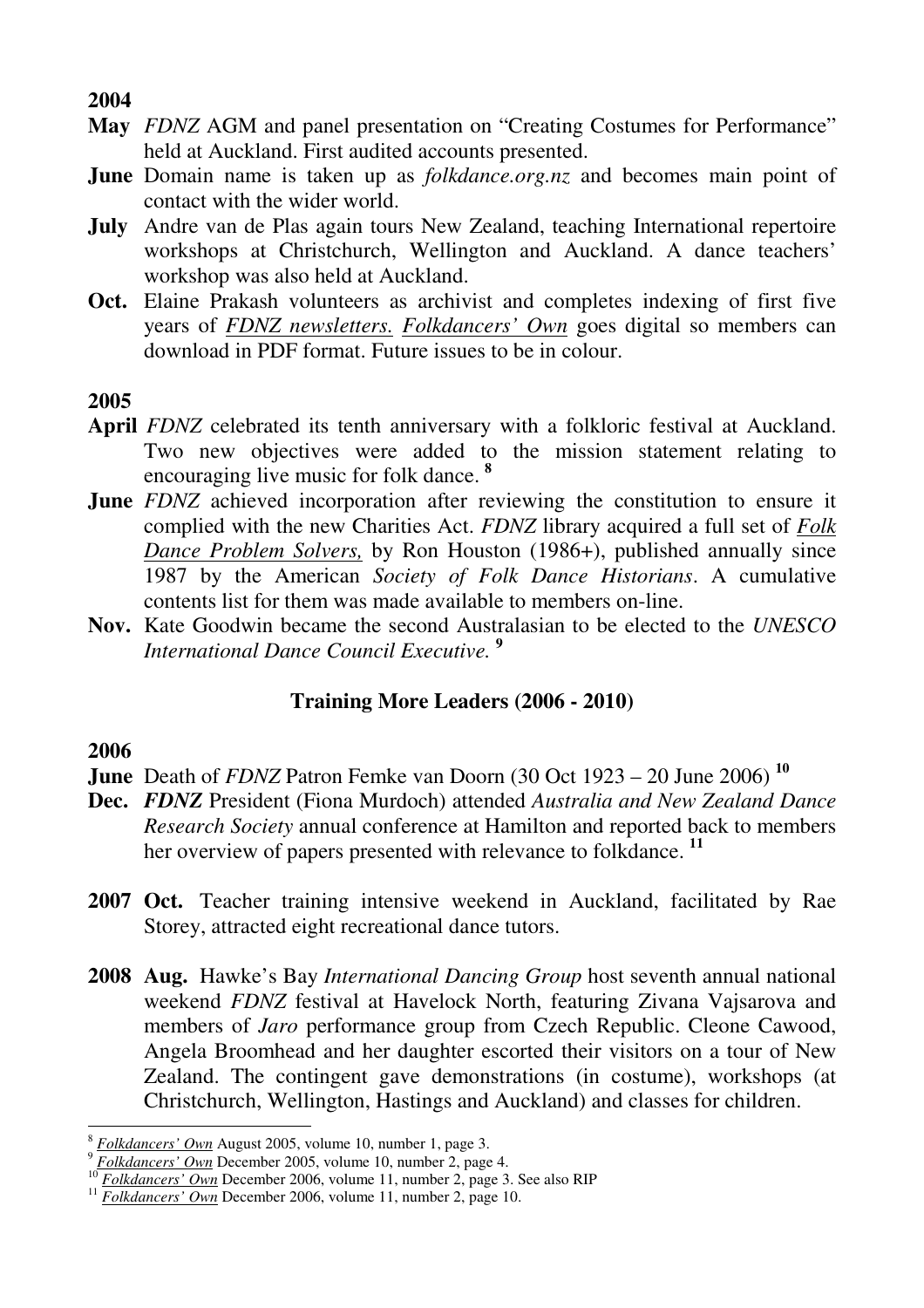#### **2009**

- **May** Seven DVDs were released of *FDNZ* first Teacher Training Course material including style workshops and student teaching. The course, led by Femke van Doorn [International], Marija Stanisich [Croatian & choreography] & Denny Wood [Greek] was originally videoed and edited by Alan Oldale & later transferred to DVD by Alistair Sinton.
- **Aug.** Nine trainees attended teacher training with Andre van de Plas at Christchurch hosted by *Farandol Folkdancers.*

## **Achieving Maturity (2011 – 2015)**

- **Sep.** Former *FDNZ* President (1999-2003) Ekaterina Goodwin died suddenly. **<sup>12</sup>** Kate joined the Tauranga International Dance Group in 1990 and taught it from 1995 for ten years. In 1998 she established the Greek Dance Group *Athena* and in 2007 realized her dream to dance with them at Dora Stratou theatre in her home town Athens, Greece. She was also an enthusiastic member of the Tauranga Israeli Dance Group. This multi-talented teacher, choreographer, researcher, writer and traveller, contributed much to *Folk Dance New Zealand*.
- **Dec.** *FDNZ* costume borrowing bank opened with costumes designed, made and donated by Ruritanian Club members who no longer required them for performance groups. *FDNZ* was registered for charitable tax status with the *Charities Commission* (Number CC20651).
- **2011** The Greek part of the late "Kate Goodwin Collection" accepted by *FDNZ* for capturing as an electronic archive.
- **2012** Roger Hall wrote a play "A Shortcut to Happiness" inspired by his visits to Joanne Perry's Havelock North classes. **<sup>13</sup>** Performances in the main centres involve local tutors in choreographing suitable dance snippets for the actors. **<sup>14</sup> 15 16 17**
- **June** Fiona Murdoch drafted a recreational dance teacher mentoring program. **<sup>18</sup>** The first *FDNZ* Life Membership awarded to Rae Storey. **<sup>19</sup>**
- **Nov.** *FDNZ* librarian and committee member John Beavan died. **<sup>20</sup>** John was a stalwart of the Wellington International Dancing Group and keen festival attendee.

 $\overline{a}$ <sup>12</sup> *FDNZ Newsletter* June 2000, volume 5, number 2, pp 28-29. See also RIP.

<sup>&</sup>lt;sup>13</sup> *Folkdancers' Own* December 2011, volume 16, number 2, pp 6-7.

<sup>14</sup> *Folkdancers' Own* December 2014, volume 19, number 1, page 7.

<sup>&</sup>lt;sup>15</sup> *Folkdancers' Own* December 2012, volume 17, number 2, pp 12-13.<br><sup>16</sup> Folkdancers' Own Soptember 2013, volume 18, number 1, page 10.

<sup>&</sup>lt;sup>16</sup>  $Folkdancers' Own$  September 2013, volume 18, number 1, page 10.<br><sup>17</sup>  $Falldenoars' Own$  line 2012, volume 17, number 12, noon 1

<sup>17</sup> *Folkdancers' Own* June 2012, volume 17, number 12, page 1.

<sup>&</sup>lt;sup>18</sup> Folkdancers' Own December 2012, volume 17, number 2, pp 4-5.

<sup>&</sup>lt;sup>19</sup> Folkdancers' Own December 2012, volume 17, number 2, page 4.

<sup>&</sup>lt;sup>20</sup> *Folkdancers' Own* December 2012, volume 17, number 2, page 3 & page 4. See also RIP.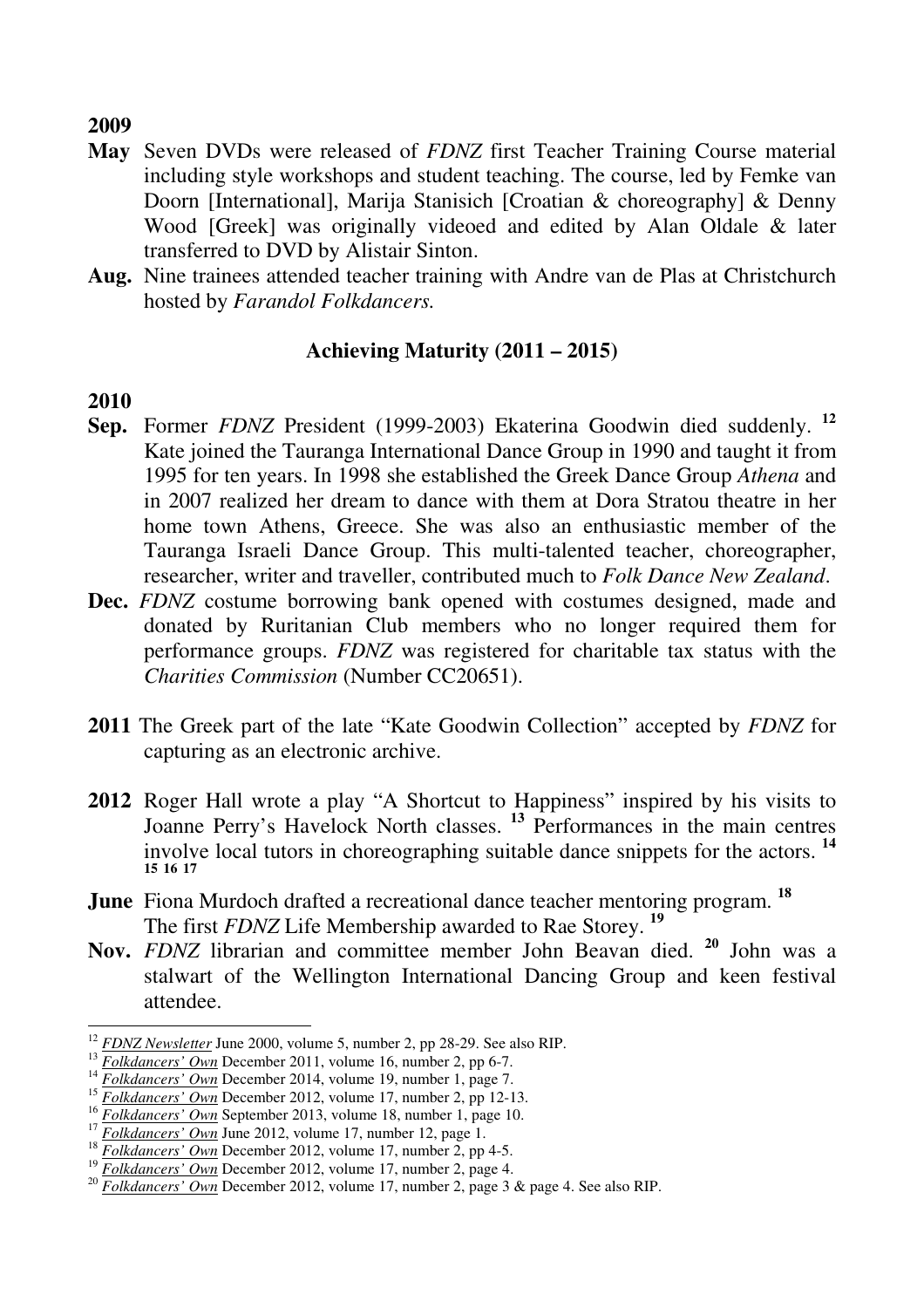- **2013** Volker Kuhlmann upgraded the server for *FDNZ* website.
- **Dec.** Fiona Murdoch honoured with a civic award by *Hamilton City Council*. **21**
- **2014** *FDNZ* website improved and updated. Domain name simplified to *folkdance.nz*
- **June** Memorial dance for two long-serving Auckland tutors Stan Morris and Ruth Ames **<sup>22</sup>** held at Hamilton, hosted by Israeli Dance Group.
- **Dec. '**Just Dance' party to commemorate Ruth Ames held at Auckland. **<sup>23</sup>**

**2015** *FDNZ* continues the work of its visionary Presidents to

- provide ongoing support and professional development for group leaders
- ensure dance is recognized and widely promoted for health and recreation
- ensure policies and practices comply with the law and protect against potential misuse of public funds
- publish historical information about folk dancing in New Zealand
- improve networking of folk dancers and ethnic or cultural groups
- facilitate access to information and resources for its members
- encourage the use of live music for dancing
- promote and support provision of workshops, seminars, classes and performances
- share in celebrating special group anniversaries, be they 1 year, 10, 25 or a  $30<sup>th</sup>$

## **Into The Future (2015+)**

It is now time to revitalize. Existing into the future will require attracting younger members to the cause, up-dating methods being used and spreading the load for busy volunteers. Do you have skills and experience to offer? What can you give back for the richly shared dance life you have enjoyed?

## **Sources**:

*FDNZ Newsletter* (1995 – 2003) *Folkdancers' Own* (2003 – 2014) *Ruritanian Roundabout* Newsletters (1995 – 2015) *FDNZ* meeting minutes *FDNZ* website information *DANZ* website information Flyers for miscellaneous special events

 $\overline{a}$ <sup>21</sup> *Folkdancers' Own* December 2013, volume 18, number 2, page 5.

<sup>&</sup>lt;sup>22</sup> *Folkdancers' Own* December 2013, volume 18, number 2, page 3. See also RIP.

<sup>&</sup>lt;sup>23</sup> *Folkdancers' Own* December 2014, volume 19, number 1, pp 8-9. See also RIP.